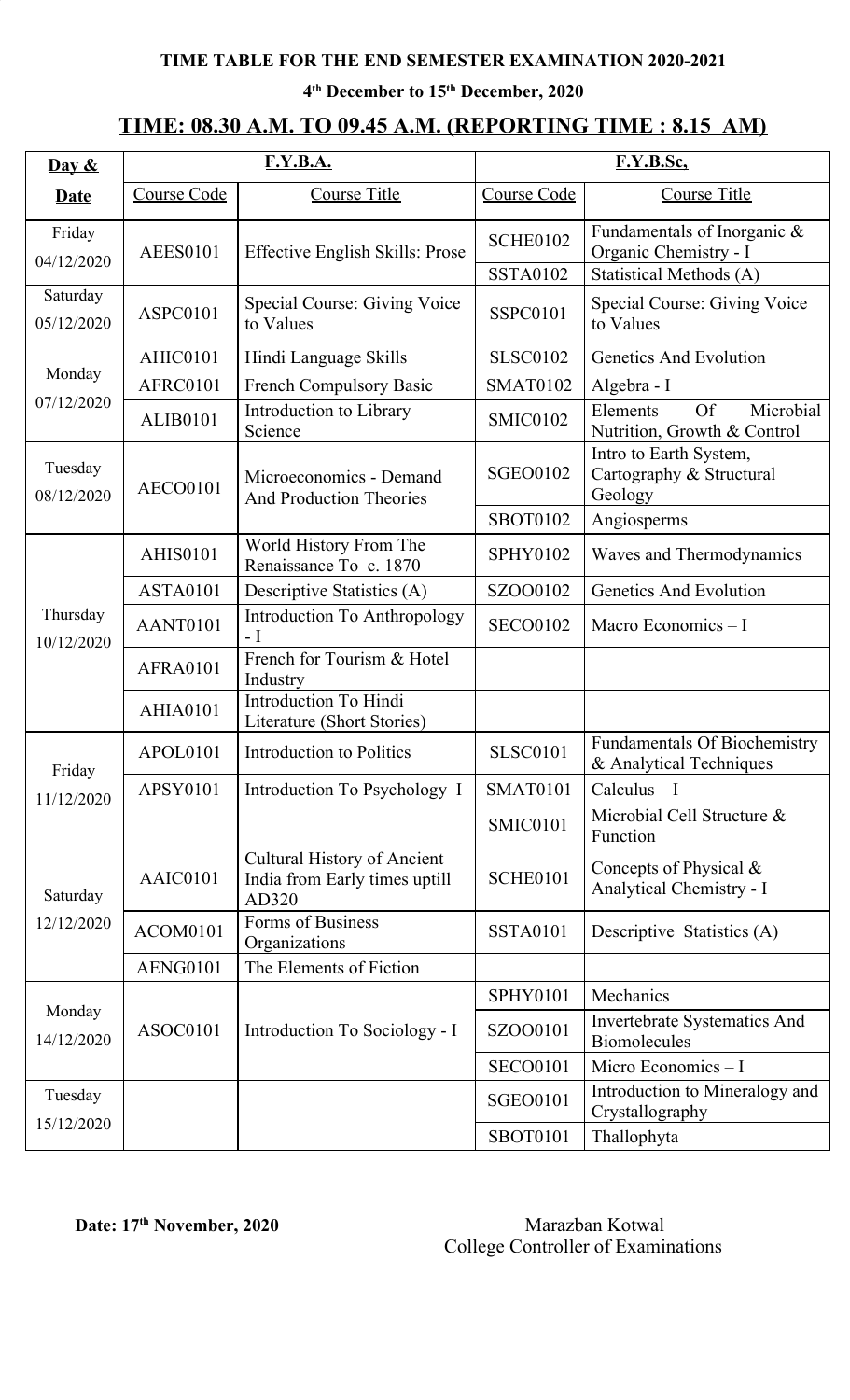#### **4 th December to 17 th December, 2020**

# **TIME: 10.45 A.M. TO 12.00 Noon. (REPORTING TIME 10.30 AM)**

| Day $\&$                |                              | <b>S.Y.B.A.</b>                                            | <b>S.Y.B.Sc.</b>      |                                                                |  |
|-------------------------|------------------------------|------------------------------------------------------------|-----------------------|----------------------------------------------------------------|--|
| <b>Date</b>             | <b>Course</b><br><b>Code</b> | <b>Course Title</b>                                        | Course<br><b>Code</b> | <b>Course Title</b>                                            |  |
| Friday<br>04/12/2020    | ASPC0301                     | Special Course: Human Rights                               | <b>SSPC0301</b>       | Special Course: Human<br>Rights                                |  |
| Saturday                | APSY0302                     | Developmental Psychology - I                               | <b>SCHE0303</b>       | Organic And Industrial<br>Chemistry - I                        |  |
| 05/12/2020              | APOL0302                     | Intro. to Public Administration                            | <b>SMAT0303</b>       | <b>Discrete Mathematics</b>                                    |  |
|                         | <b>AHIS0302</b>              | History of China and Japan<br>$(1900-1960)$                | <b>SLSC0303</b>       | Microbes & Human Health                                        |  |
|                         | AANT0302                     | Anthropology Of Religion                                   | SMIC0303              | Basics Of Genetics &<br><b>Bioinformatics</b>                  |  |
| Monday                  | <b>ASTA0302</b>              | <b>Operation Research</b>                                  | <b>SPHY0303</b>       | Electronics - I                                                |  |
| 07/12/2020              | <b>AFRA0302</b>              | Translation,<br>Essay,<br>Precis<br>Writing                | SZOO0303              | <b>Advanced Genetics And</b><br><b>Bioinformatics</b>          |  |
|                         | <b>AHIA0302</b>              | Mass Media And<br>Communication (Radio And<br>Advertising) |                       |                                                                |  |
|                         | <b>AECO0302</b>              |                                                            | <b>SBOT0301</b>       | Algae and Fungi                                                |  |
| Tuesday<br>08/12/2020   |                              | Introduction to Econometric $-I$                           | <b>SGEO0301</b>       | Stratigraphy and<br><b>Invertebrate Palaeontology</b>          |  |
|                         |                              |                                                            |                       | Probability & Sampling<br>Distributions (A)                    |  |
|                         | AAIC0302                     | Elements of Museology in India                             |                       |                                                                |  |
| Wednesday<br>09/12/2020 | AENG0302                     | Pre & Post-Independence Indian<br>Writing in English       |                       |                                                                |  |
|                         | <b>ACOM0302</b>              | Business Accounts & Finance I                              |                       |                                                                |  |
|                         | ASOC0301                     | Sociology: Classical Theories                              | <b>SLSC0302</b>       | <b>Enzymes And Metabolic</b><br>Pathways                       |  |
| Thursday                |                              |                                                            | <b>SMIC0302</b>       | <b>Introduction To Microbial</b><br>Metabolism & Biostatistics |  |
| 10/12/2020              |                              |                                                            | <b>SPHY0302</b>       | <b>Mathematical Physics</b>                                    |  |
|                         |                              |                                                            | SZOO0302              | <b>Biostatistics and Evolution</b>                             |  |
| Friday                  | APSY0301                     | Social Psychology $-I$                                     | <b>SCHE0302</b>       | Inorganic And Industrial<br>Chemistry - I                      |  |
| 11/12/2020              | APOL0301                     | <b>Indian Constitution-Theory And</b><br>Practice          | <b>SMAT0302</b>       | Algebra-III                                                    |  |
| Saturday                |                              |                                                            | <b>SBOT0302</b>       | Photosynthesis and<br>Respiration                              |  |
| 12/12/2020              | <b>AECO0301</b>              | Macro Economics Analysis - I                               | <b>SGEO0302</b>       | Crystallography                                                |  |
|                         |                              |                                                            | <b>SSTA0302</b>       | <b>Sampling Techniques</b>                                     |  |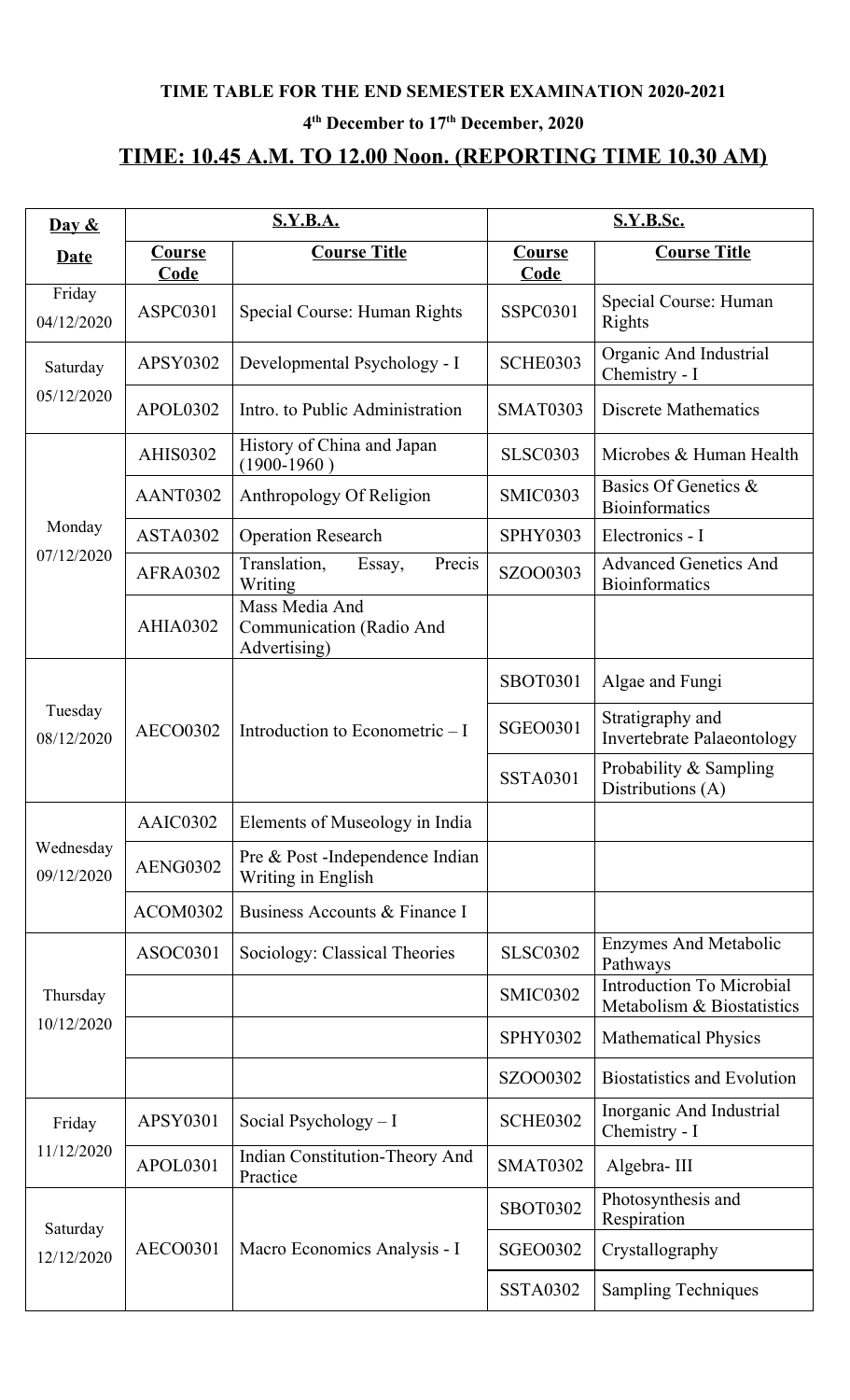| Monday<br>14/12/2020  | <b>AHIS0301</b> | An outline history of Early India<br>Part I (3500 BCE-200 BCE)   | <b>SLSC0301</b> | Comparative Physiology- I                             |
|-----------------------|-----------------|------------------------------------------------------------------|-----------------|-------------------------------------------------------|
|                       | AANT0301        | Ethnography: Themes & Issues I                                   | <b>SMIC0301</b> | Cell Biology, Microbial<br>Virulence, innate immunity |
|                       | ASTA0301        | <b>Descriptive Statistics (B)</b>                                | <b>SPHY0301</b> | Wave and Quantum Optics                               |
|                       | <b>AFRA0301</b> | Introduction to French Poetry                                    | SZOO0301        | <b>Ethology And Parasitology</b>                      |
|                       | <b>AHIA0301</b> | Introduction To Hindi Literature<br>(Plays)                      |                 |                                                       |
|                       | AAIC0301        | Cultural History of Ancient India<br>uptill Early Medieval times | <b>SBOT0303</b> | Anatomy and Embryology                                |
| Tuesday<br>15/12/2020 | <b>AENG0301</b> | The Elements of Poetry                                           | <b>SGEO0303</b> | Geomorphology $\&$<br>Cartographic Analysis           |
|                       | ACOM0301        | Principles of Management – I                                     | <b>SSTA0303</b> | <b>Operations Research</b>                            |
| Wednesday             | ASOC0302        | <b>Indian Sociology</b>                                          | <b>SCHE0301</b> | Physical And Analytical<br>Chemistry - I              |
| 16/12/2020            |                 |                                                                  | <b>SMAT0301</b> | Calculus - III                                        |
|                       |                 | <b>Applied Components:</b>                                       |                 |                                                       |
|                       |                 | Direct and Indirect Taxation - I                                 |                 |                                                       |
|                       |                 | Investment Analysis - I                                          |                 |                                                       |
|                       |                 | <b>Elementary Statistical</b><br>Techniques $-I$                 |                 |                                                       |
| Thursday              | <b>AAC0301</b>  | Media Studies & Cinema - I                                       |                 |                                                       |
| 17/12/2020            |                 | General Introduction to Law                                      |                 |                                                       |
|                       |                 | Psychology of Adjustment $-I$                                    |                 |                                                       |
|                       |                 | Psychology of Gender $-1$                                        |                 |                                                       |
|                       |                 | Leisure Studies - I                                              |                 |                                                       |
|                       |                 | <b>Introduction to Market Research</b><br>$Concept-I$            |                 |                                                       |

**Date: 17**

**th November, 2020** Marazban Kotwal College Controller of Examinations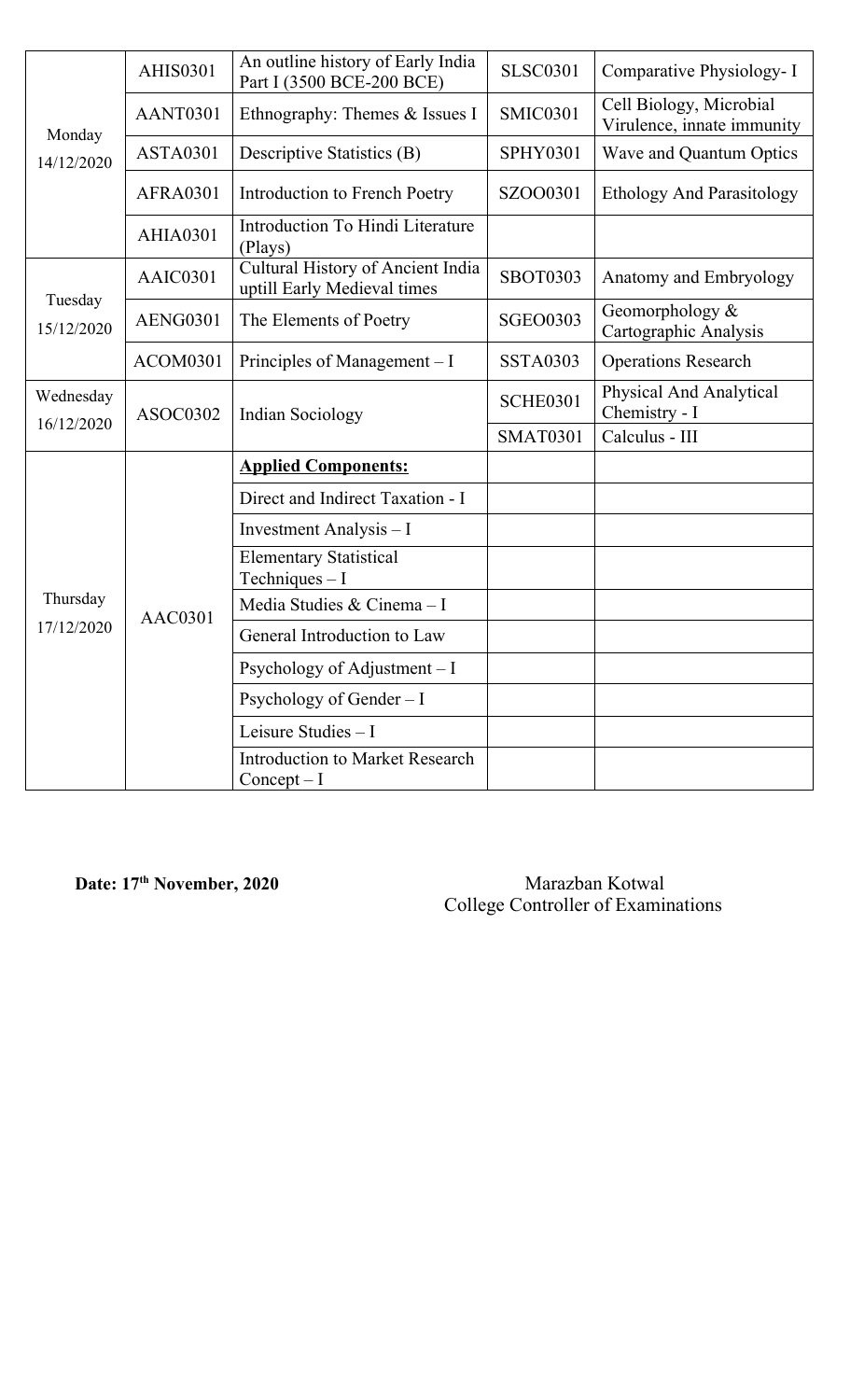#### **4 th December to 17 th December, 2020**

## **TIME: 08.30 A.M. TO 09.45 A.M. (REPORTING TIMING : 8.15 AM)**

|                            | <b>F.Y.B.M.S.</b> |                       | <b>F.Y.B.M.M.</b>  |                                  | F.Y.B.Sc-IT     |                                |
|----------------------------|-------------------|-----------------------|--------------------|----------------------------------|-----------------|--------------------------------|
| $\overline{\text{Day } 8}$ |                   |                       |                    |                                  |                 |                                |
| Date                       | <b>Course</b>     | <b>Course Title</b>   | <b>Course Code</b> | <b>Course Title</b>              | Course          | <b>Course Title</b>            |
|                            | Code              |                       |                    |                                  | Code            |                                |
| Friday                     |                   | Principles of         |                    | Effective                        |                 | Professional                   |
| 04/12/2020                 | <b>CMS0101</b>    | Management            | AMCJ0101           | Communicatio<br>$n$ Skills $-1$  | <b>SITS0101</b> | Communication<br><b>Skills</b> |
| Saturday                   |                   | Special Course:       |                    | Special                          |                 | <b>Special Course:</b>         |
|                            | <b>CSPC0101</b>   | Giving Voice to       | <b>ASPC0101</b>    | Course:                          | <b>SSPC0101</b> | Giving Voice to                |
|                            | 05/12/2020        | Values                |                    | <b>Giving Voice</b><br>to Values |                 | Values                         |
| Monday                     |                   | Introduction to       |                    | Mass                             |                 | <b>Applied Maths</b>           |
| 07/12/2020                 | <b>CMS0102</b>    | Financial<br>Accounts | AMCJ0102           | Communicatio<br>n and Society    | <b>SITS0102</b> | $-I$                           |
| Tuesday                    |                   |                       |                    | Introduction                     |                 | Digital                        |
| 08/12/2020                 | <b>CMS0103</b>    | <b>Business Law</b>   | AMCJ0103           | to Economics<br>$-\mathrm{I}$    | <b>SITS0103</b> | Electronics                    |
| Thursday                   |                   | <b>Business</b>       |                    | Introduction                     |                 | The Art of                     |
| 10/12/2020                 | <b>CMS0104</b>    | Mathematics           | AMCJ0104           | to Sociology                     | <b>SITS0104</b> | Programming                    |
| Friday                     |                   |                       |                    |                                  |                 | Data                           |
|                            | <b>CMS0105</b>    | <b>Business</b>       | AMCJ0105           | Introduction                     | <b>SITS0105</b> | Communication                  |
| 11/12/2020                 |                   | Communication         |                    | to Literature                    |                 | & Network<br>Standards         |
| Saturday                   |                   | Computer              |                    |                                  |                 |                                |
| 12/12/2020                 | <b>CMS0106</b>    | Applications in       |                    |                                  |                 |                                |
|                            |                   | <b>Business</b>       |                    |                                  |                 |                                |

**Date:** 17<sup>th</sup> November, 2020 Marazban Kotwal College Controller of Examinations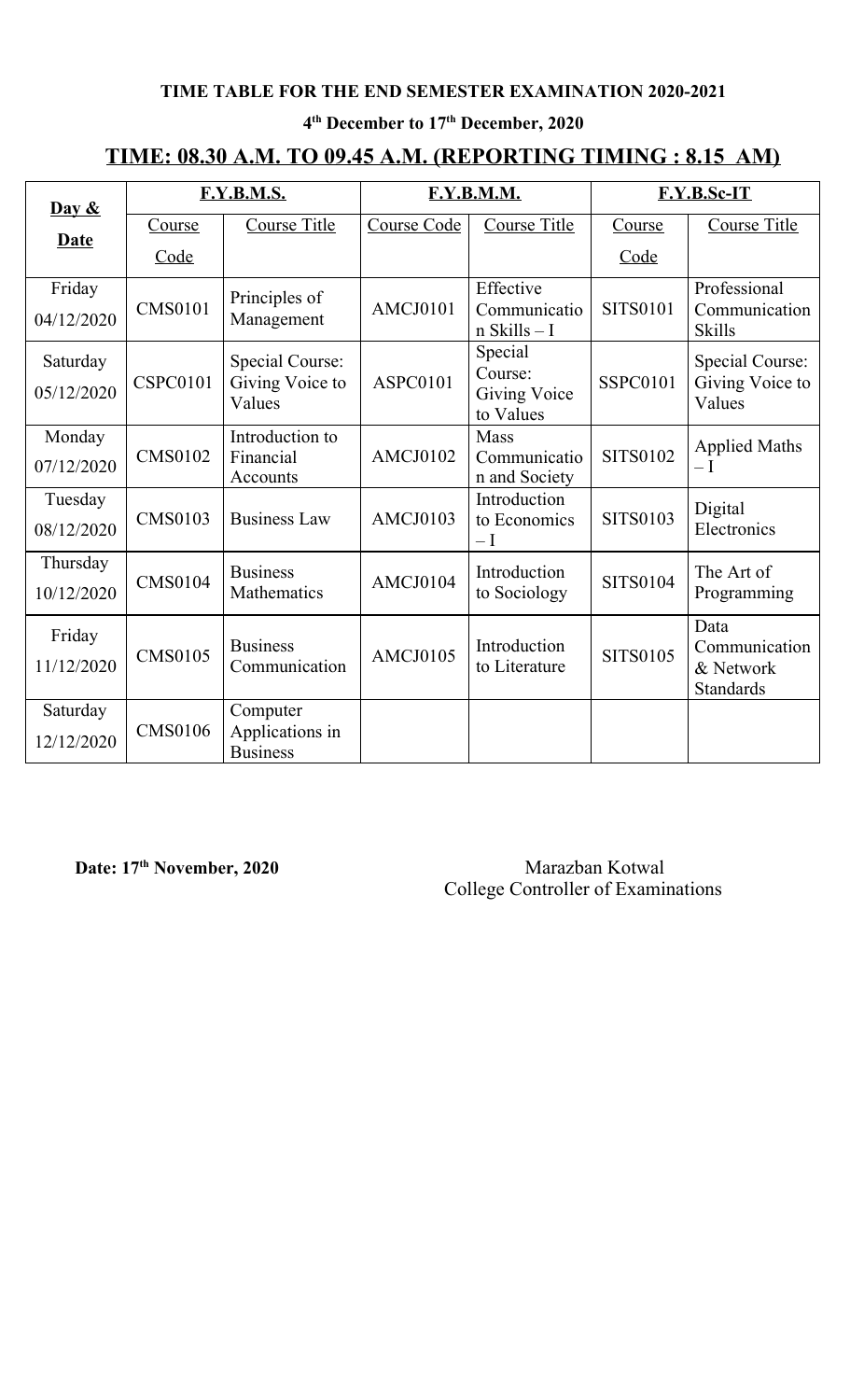#### **4 th December to 12 th December, 2020**

## **TIME: 10.45 A.M. TO 12.00 Noon (REPORTING TIME : 10.30AM)**

| Day & Date             | <b>S.Y.B.M.S.</b> |                              |  |
|------------------------|-------------------|------------------------------|--|
|                        | Course Code       | Course Title                 |  |
| Friday<br>04/12/2020   | <b>CSPC0301</b>   | Special Course: Human Rights |  |
| Saturday<br>05/12/2020 | <b>CMS0305</b>    | Macroeconomics               |  |
| Monday<br>07/12/2020   | <b>CMS0301</b>    | Human Resource Management    |  |
| Tuesday<br>08/12/2020  | <b>CMS0302</b>    | <b>Management Accounting</b> |  |
| Thursday<br>10/12/2020 | <b>CMS0303</b>    | <b>Operations Management</b> |  |
| Friday<br>11/12/2020   | <b>CMS0304</b>    | <b>Consumer Behaviour</b>    |  |
| Saturday<br>12/12/2020 | <b>CMS0306</b>    | Elements of Taxation         |  |

## **TIME: 01.00 P.M. TO 02.15 P.M. (REPORTING TIME : 12.45 PM)**

| Day & Date | <b>T.Y.B.M.S.</b> |                                                   |  |  |
|------------|-------------------|---------------------------------------------------|--|--|
|            | Course Code       | <b>Course Title</b>                               |  |  |
| Friday     |                   |                                                   |  |  |
| 04/12/2020 | <b>CMS0502</b>    | Service Sector Management                         |  |  |
| Saturday   |                   |                                                   |  |  |
| 05/12/2020 | <b>CMS0503</b>    | <b>Supply Chain Management</b>                    |  |  |
| Monday     |                   | Indian Management Thoughts and                    |  |  |
| 07/12/2020 | <b>CMS0504</b>    | Practices                                         |  |  |
| Tuesday    |                   |                                                   |  |  |
| 08/12/2020 | <b>CMS0505</b>    | International Finance                             |  |  |
|            | <b>CMS0506</b>    | Elective: I                                       |  |  |
| Thursday   |                   | <b>Financial Resource Raising</b><br>Elective: II |  |  |
| 10/12/2020 | <b>CMS0507</b>    | <b>International Business</b>                     |  |  |
|            | <b>CMS0508</b>    | Elective: III                                     |  |  |
|            |                   | Training and Development                          |  |  |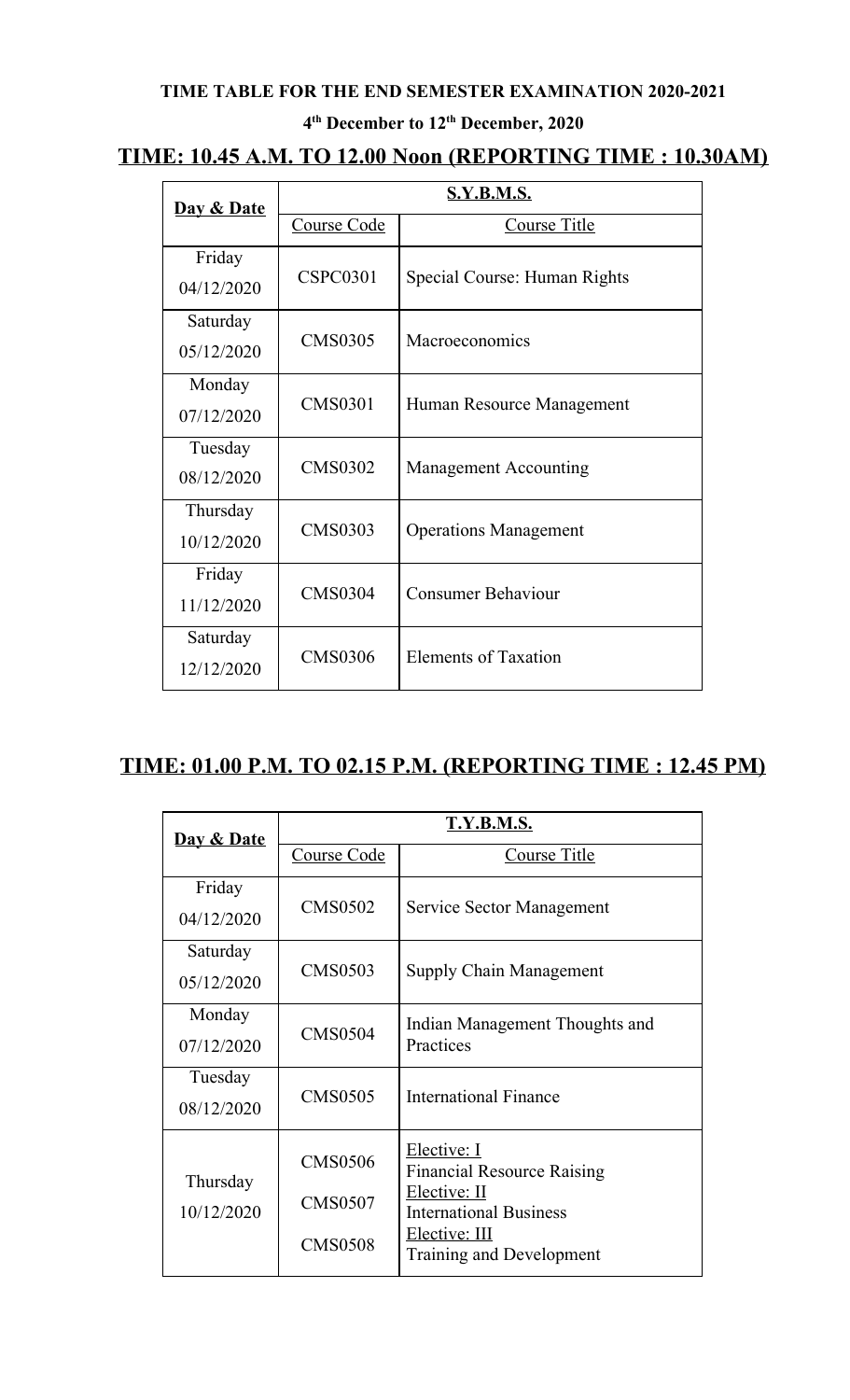#### **4 th December to 12 th December, 2020**

## **TIME: 10.45 A.M. TO 12.00 Noon (REPORTING TIME : 10.30AM)**

| <b>Day &amp; Date</b> | S.Y.B.M.M.    |                                          |  |  |
|-----------------------|---------------|------------------------------------------|--|--|
|                       | Course Code   | Course Title                             |  |  |
| Friday                | ASPC301       | Special Course: Human Rights             |  |  |
| 04/12/2020            |               |                                          |  |  |
| Saturday              | AMM0301       | <b>Application of Economics Concepts</b> |  |  |
| 05/12/2020            |               |                                          |  |  |
| Monday                | AMM0302       | <b>Cultural Studies</b>                  |  |  |
| 07/12/2020            |               |                                          |  |  |
| Tuesday               | AMM0303       | Introduction to Marketing Concepts       |  |  |
| 08/12/2020            |               |                                          |  |  |
| Thursday              | AMM0304       | Introduction to Management               |  |  |
| 10/12/2020            |               | Environment                              |  |  |
| Friday                | <b>AMM305</b> | Introduction to Journalism               |  |  |
| 11/12/2020            |               |                                          |  |  |
| Saturday              | AMM0306       | Introduction to Film Studies             |  |  |
| 12/12/2020            |               |                                          |  |  |

## **TIME: 01.00 P.M. TO 02.15 P.M. (REPORTING TIME : 12.45 PM)**

|                        |               | <b>T.Y.B.M.M. (Advertising)</b>                 | T.Y.B.M.M. (Journalism) |                                      |  |
|------------------------|---------------|-------------------------------------------------|-------------------------|--------------------------------------|--|
| Day & Date             | Course        | <b>Course Title</b>                             | Course Code             | <b>Course Title</b>                  |  |
|                        | Code          |                                                 |                         |                                      |  |
| Friday<br>04/12/2020   | <b>AMM501</b> | Advertising for International<br><b>Markets</b> | AMM0507                 | Reporting                            |  |
| Saturday<br>05/12/2020 | AMM0502       | Media Law and Advertising<br>Ethics             | <b>AMM508</b>           | Editing                              |  |
| Monday<br>07/12/2020   | AMM0503       | <b>Consumer Behavior</b>                        | AMM0509                 | Feature & Opinion                    |  |
| Tuesday<br>08/12/2020  | AMM0504       | Introduction to Financial<br><b>Markets</b>     | AMM0504                 | Introduction to Financial<br>Markets |  |
| Thursday<br>10/12/2020 | AMM0505       | Contemporary Issues                             | AMM0505                 | Contemporary Issues                  |  |
| Friday<br>11/12/2020   |               |                                                 | AMM0510                 | Journalism & Public Opinion          |  |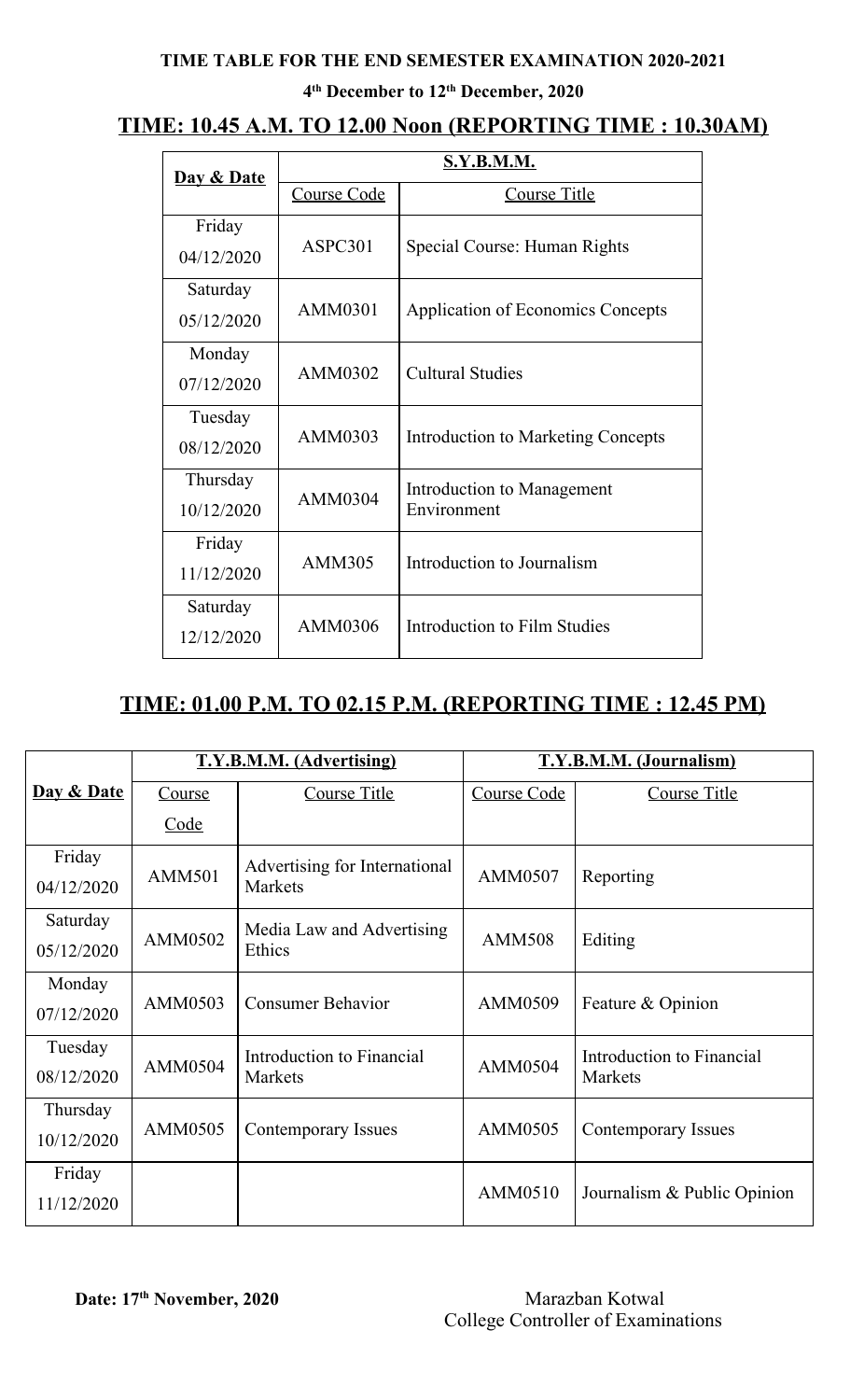#### **7 th December to 11 th December, 2020**

## **TIME: 10.45 A.M. TO 12.00 Noon (REPORTING TIME : 10.30AM)**

| Day & Date | S.Y.B.Sc-IT     |                                  |  |  |
|------------|-----------------|----------------------------------|--|--|
|            | Course Code     | Course Title                     |  |  |
| Friday     | SSPC0301        | Special Course: Human Rights     |  |  |
| 04/12/2020 |                 |                                  |  |  |
| Saturday   | <b>SITS0301</b> | <b>LDMS</b>                      |  |  |
| 05/12/2020 |                 |                                  |  |  |
| Monday     | <b>SITS0302</b> |                                  |  |  |
| 07/12/2020 |                 | Web Designing & Programming      |  |  |
| Tuesday    | <b>SITS0303</b> |                                  |  |  |
| 08/12/2020 |                 | Database System & Concepts       |  |  |
| Thursday   | <b>SITS0304</b> | Object Oriented Programming with |  |  |
| 10/12/2020 |                 | <b>JAVA</b>                      |  |  |
| Friday     | <b>SITS0305</b> |                                  |  |  |
| 11/12/2020 |                 | <b>Embedded Systems</b>          |  |  |

## **TIME: 01.00 P.M. TO 02.15 P.M. (REPORTING TIME : 12.45 PM)**

| Day & Date | T.Y.B.Sc-IT     |                                         |  |  |
|------------|-----------------|-----------------------------------------|--|--|
|            | Course Code     | Course Title                            |  |  |
| Friday     | <b>SITS0501</b> | Network Security & Internet             |  |  |
| 04/12/2020 |                 | Technologies                            |  |  |
| Saturday   | SITS0502        | $C#$ with ASP Net                       |  |  |
| 05/12/2020 |                 |                                         |  |  |
| Monday     | SITS0503        |                                         |  |  |
| 07/12/2020 |                 | Data Warehousing & Data Mining          |  |  |
| Tuesday    | <b>SITS0504</b> | E-Commerce and M-Commerce               |  |  |
| 08/12/2020 |                 | Technologies                            |  |  |
| Thursday   | <b>SITS0505</b> |                                         |  |  |
| 10/12/2020 |                 | Introduction to Artificial Intelligence |  |  |

**Date:** 17<sup>th</sup> November, 2020 Marazban Kotwal College Controller of Examinations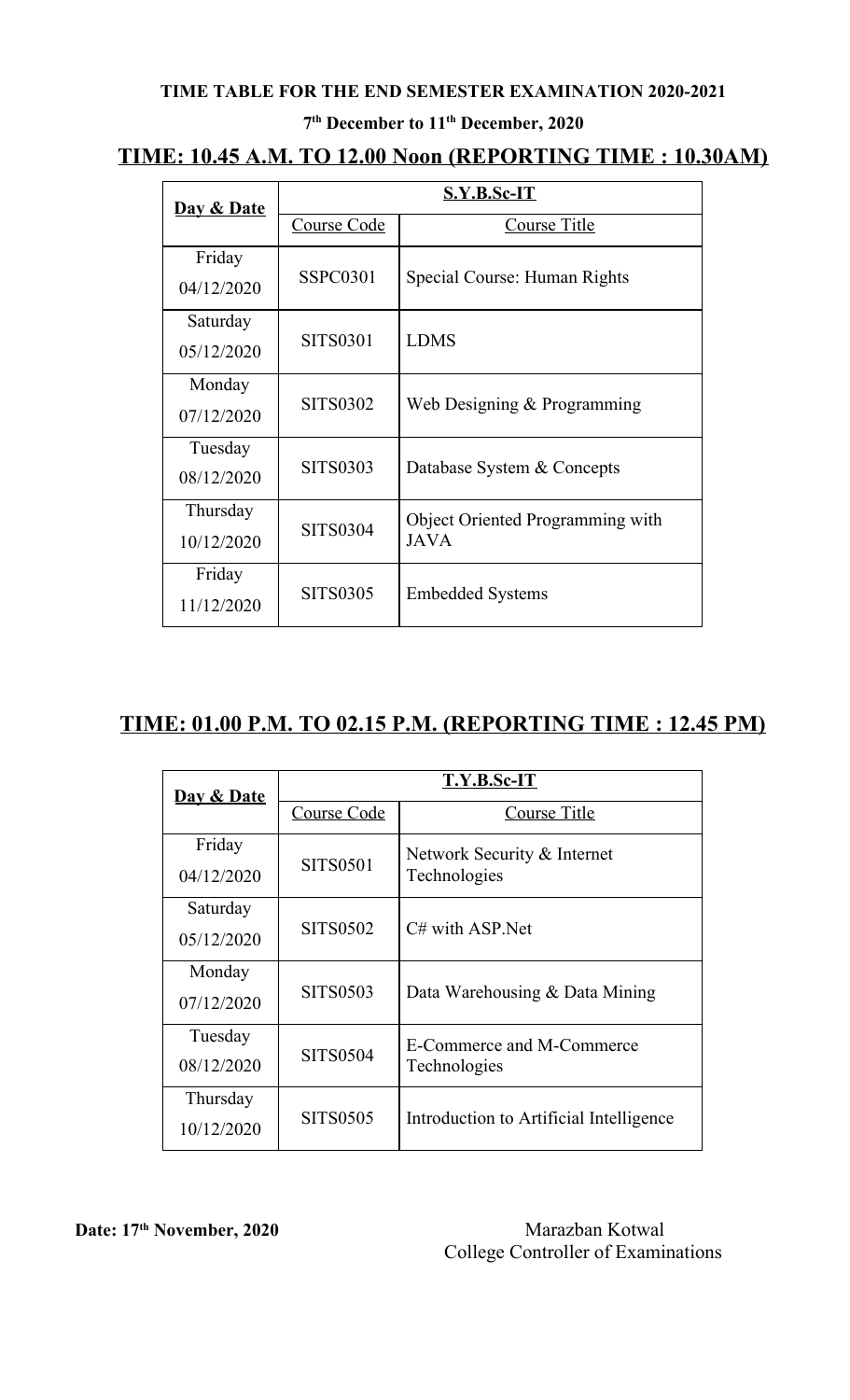#### **TIME TABLE FOR THE END SEMESTER EXAMINATION 2020-2021 4 th December to 16 th December, 2020 TIME: 01.00 P.M. TO 02.15 P.M. (REPORTING TIME : 12.45 PM)**

# **T.Y.B.A.**

| Day $\&$<br>Date       | Course<br>Code               | <b>Course Title</b>                                                       |
|------------------------|------------------------------|---------------------------------------------------------------------------|
|                        | AAIC0503                     | Study of Protection, Conservation & Preservation of Indian<br>Monuments   |
| Friday                 | AANT0501                     | Anthropology: Perspectives, Theories & Frameworks I                       |
|                        | <b>AECO0501</b>              | <b>Advanced Microeconomics</b>                                            |
| 04/12/2020             | <b>OR</b>                    | <b>OR</b>                                                                 |
|                        | <b>AECO0502</b><br>APSY0504  | Principles of Microeconomics                                              |
|                        |                              | Cognitive Psychology - I                                                  |
|                        | <b>AECO0507</b><br>AENG0504  | <b>Statistical Techniques for Economics</b><br>English Poetry 1550 - 1750 |
|                        | <b>AHIS0505</b>              | World History (1945-2000)                                                 |
| Saturday               | APOL0505                     | <b>International Politics Major Developments</b>                          |
| 05/12/2020             | ASOC0501                     | Modern Sociology Theories I                                               |
|                        | <b>OR</b>                    | <b>OR</b>                                                                 |
|                        | ASOC0502                     | <b>Urban Sociology</b>                                                    |
|                        | ACOM0501                     | Introduction to Marketing - I                                             |
|                        | <b>AHIS0504</b>              | History of the Marathas – Part I                                          |
| Monday                 | APOL0501                     | Political Process in Maharashtra                                          |
| 07/12/2020             | APSY0502                     | Abnormal Psychology - I                                                   |
|                        | ASOC0507                     | Research Methods in Sociology I                                           |
|                        | ASTA0502                     | <b>Sampling Techniques</b>                                                |
|                        | AAIC0504                     | A Study of Culture, History of World Civilization                         |
|                        | <b>AENG0503</b>              | Literature & the Self in Modernist European Writing                       |
| Tuesday                | AANT0502                     | The Anthropology of Development I                                         |
| 08/12/2020             | <b>OR</b><br><b>ASOC0508</b> | <b>OR</b><br>Popular Subaltern Movements - I                              |
|                        | <b>AECO0503</b>              | Growth & Development: Theoretical Analysis                                |
|                        | <b>OR</b>                    | <b>OR</b>                                                                 |
|                        | <b>AECO0504</b>              | Approaches to Growth & Development                                        |
|                        | AAIC0502                     | Evolution of Art & Architecture of Early India Part I                     |
|                        | <b>AECO0505</b>              | <b>Evolution of Economic Thoughts</b>                                     |
|                        | <b>AENG0505</b>              | Literature Theory and Criticism                                           |
| Thursday<br>10/12/2020 | <b>AHIS0501</b>              | History of India: Political, Administrative & Social aspects              |
|                        | APOL0504                     | <b>American Political System</b>                                          |
|                        | ASOC0503                     | Popular Culture                                                           |
|                        | <b>OR</b>                    | <b>OR</b>                                                                 |
|                        | ASOC0504                     | Sociology of Work & Management I                                          |
|                        | ACOM0503                     | Entrepreneurship & Management of Small & Medium Industries                |
| Friday                 | APOL0503                     | Issues in Indian Polity                                                   |
| 11/12/2020             | <b>APSY0501</b>              | Psychometrics & Statistics - I                                            |
|                        | ASTA0501                     | Probability & Sampling Distribution                                       |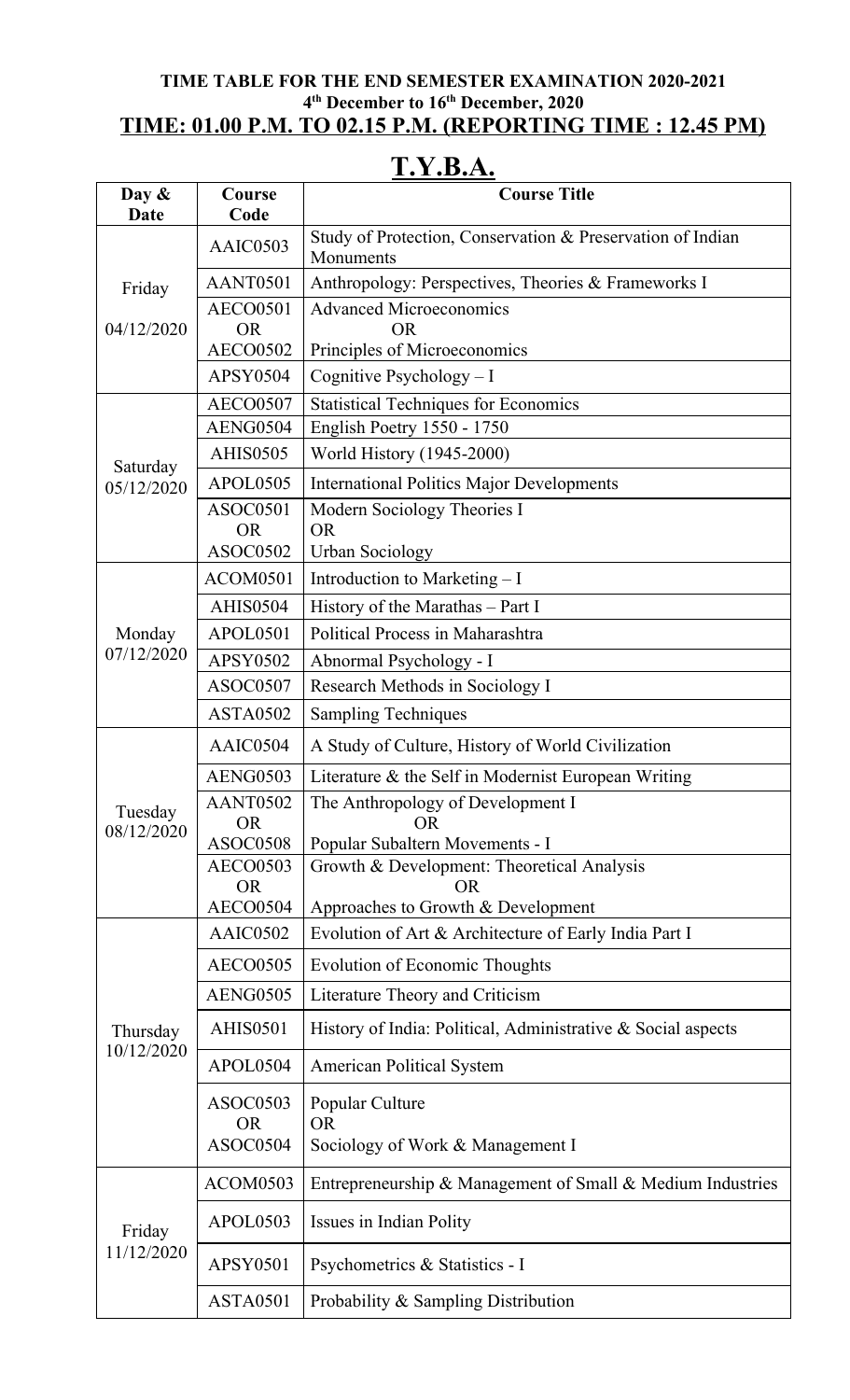| Saturday<br>12/12/2020  | AAIC0505                                        | Religio-Philosophical Traditions in India - Part I                                 |
|-------------------------|-------------------------------------------------|------------------------------------------------------------------------------------|
|                         | AANT0503                                        | Applied Anthropology - I                                                           |
|                         | <b>AENG0502</b>                                 | Modernism and 20C English Poetry                                                   |
|                         | <b>AECO0506</b><br><b>OR</b><br><b>AECO0508</b> | International Economics: Theory & Policy<br><b>OR</b><br>Advanced Econometrics - I |
|                         | ACOM0502                                        | Organizational Behaviour                                                           |
|                         | <b>AHIS0503</b>                                 | Intro to Museum Studies and Institutional Archives                                 |
| Monday<br>14/12/2020    | <b>APOL0502</b>                                 | <b>Western Political Thinkers</b>                                                  |
|                         | APSY0503                                        | Industrial Organizational Psychology - I                                           |
|                         | <b>ASTA0503</b>                                 | Applied Statistics (A)                                                             |
|                         | AAIC0501                                        | Political Institutions in Ancient India                                            |
|                         | AENG0501                                        | Fiction from Richardson to Hardy                                                   |
| Tuesday<br>15/12/2020   | <b>AHIS0502</b>                                 | History of Modern India                                                            |
|                         | <b>ASOC0505</b><br><b>OR</b><br><b>ASOC0506</b> | Media, Culture & Society - I<br><b>OR</b><br>Gender Studies - I                    |
|                         | AAIC0506                                        | Brief Survey of Ancient Indian Literary Tradition                                  |
| Wednesday<br>16/12/2020 | <b>AECO0509</b><br><b>OR</b><br><b>AECO0510</b> | Corporate Finance - I<br><b>OR</b><br>Indian Financial Systems & Institution       |
|                         | <b>AENG0506</b>                                 | Narratives of Conflict: Ideology & Resolution                                      |
|                         | <b>AHIS0506</b>                                 | Introduction to Cinema in 20 <sup>th</sup> Century Mumbai                          |
|                         | APOL0506                                        | Major Issues in Contemporary Politics                                              |
|                         | <b>APSY0506</b>                                 | <b>Insight Oriented Counseling</b>                                                 |
|                         | ASOC0509                                        | Introduction to Human Resource Development                                         |

**Date: 17**

**th November, 2020** Marazban Kotwal College Controller of Examinations